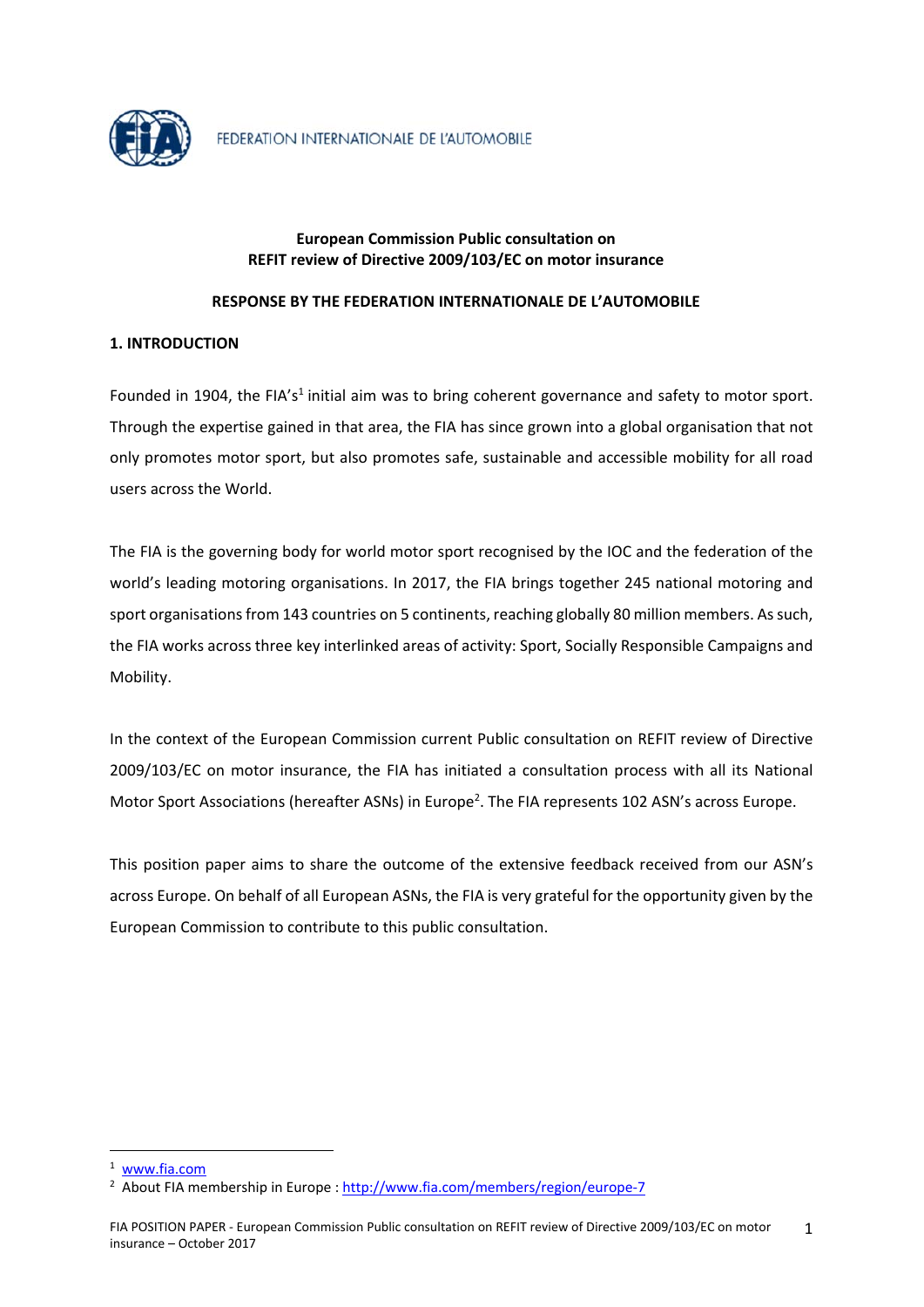# **2. Scope of the MOTOR INSURANCE DIRECTIVE (MID) and Potential Impact on Motorsport in Europe**

With regard to framework of the consultation document provided by the European Commission, please note that the following sections of the present position paper focus on the scope of the Motor Insurance Directive (point "1.7. B.2.7 SCOPE », question 27 to 32 of the questionnaire).

#### **2.1: General concerns on governance of motor sport in Europe**

The governance and development of motor sport is a priority mission of the FIA at worldwide level and of the ASNs at national level, following the sport pyramidal structure. From grassroots to professional sport level, the common goal of those sport‐governing bodies is to govern and ensure safe competitions for all kind of participants and for all types of motor sport competitions within their respective territories.

Since the VNUK ruling in 2014, the perspective of the Motor Insurance Directive's reform has generated growing concerns among motor sport stakeholders, especially on unintended economic effects this new context might generate. This aspect covers notably the potential exponential growth of insurance premium policies, which seems to be a credible scenario according to the insurance sector.<sup>3</sup> This would have a major impact on the ability to carry out motorsport in Europe.

Taking the example of grassroots level, such a pattern would undoubtedly undermine the organization of motor sport competitions within the European Union and substantially decrease the overall number of participants. As a whole, this situation would therefore be highly detrimental to a very important industrial sector in Europe, as motor sport is perceived as an essential experimental laboratory for car manufacturers, and motorsport provides substantial employment and volunteer engagement in an are known for its contribution to high technology.

Those legitimate serious concerns have also been shared by our ASNs during the FIA consultation process.

### **2.2: The specific nature of motorsport competitions**

1

The Treaty on the Functioning of the EU has enshrined with the article 165 the recognition of the "specific nature of sport", and it is legitimate to underline this in the context of this consultation.

<sup>&</sup>lt;sup>3</sup> In addition to the contributions sent to the European Commission by the insurance sector and public authorities, see also example hereafter, point 2.2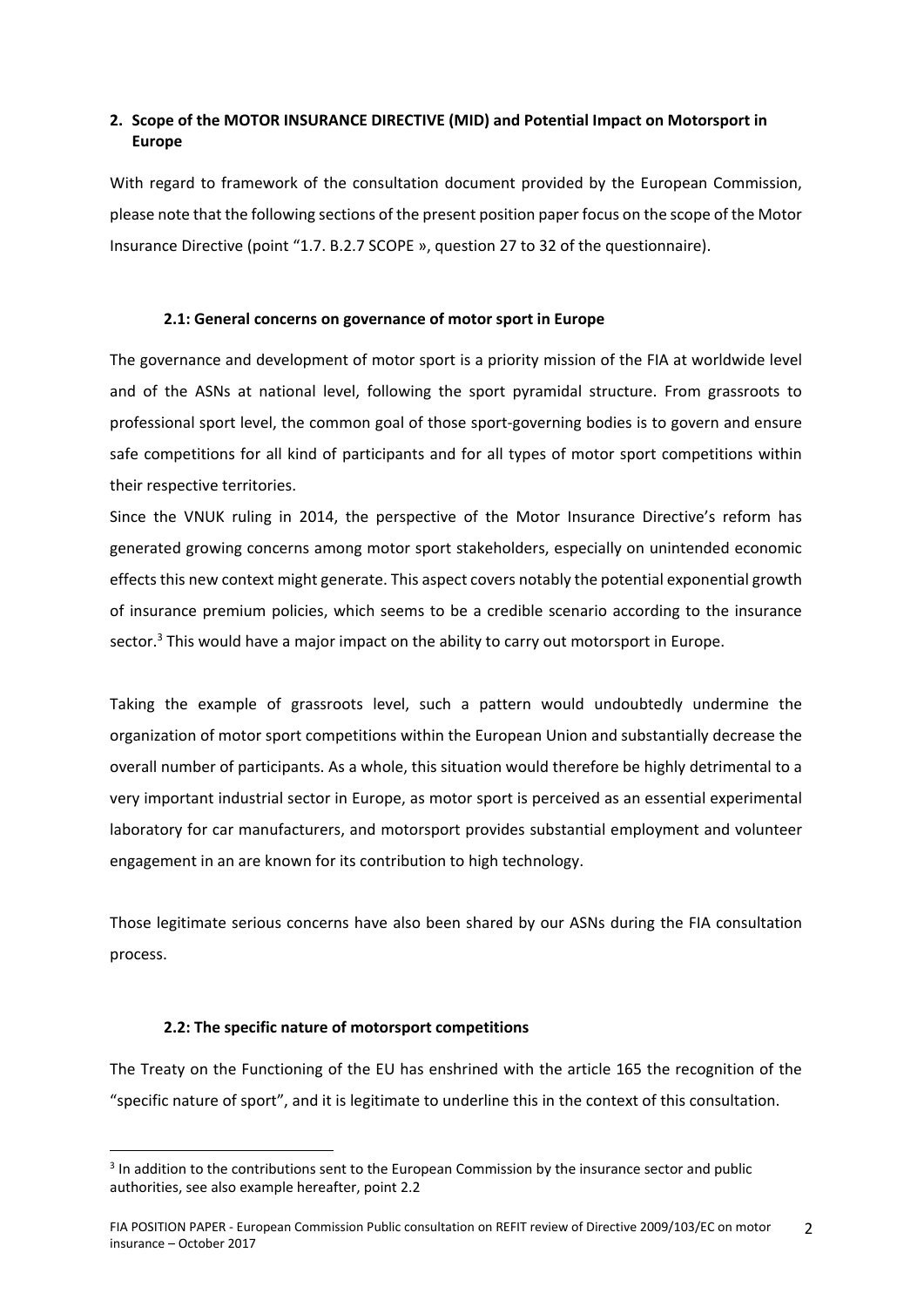Indeed, the implications of a compulsory driver‐to‐driver liability insurance for motorsport competitions is an issue concerning the specific nature of sport in the context of the reform of the Motor Insurance Directive. In practical terms, assuming this becomes compulsory, what happens if two motor racing cars hit each other during an event and the cars are damaged? Regarding the organizers of the competition, do they have to stop the sporting event to make sure that the insurance liability question can be settled with a damage claim form? In addition, from an economic perspective, a compulsory driver‐to‐driver liability policy might lead to an exponential increase of the annual insurance costs per participant in motorsport. According to insurance experts, it would simply not be possible in some countries to comply with a compulsory driver-to-driver liability policy and no such policy would be available. If a similar requirement was to be applied across Europe, it would jeopardise the organisation of most of motor sport competitions and have a significant negative impact on this important sector of EU wide sport.

With regard to the principles governing insurance for motor sport competitions, the overall comments the FIA has received from its ASN's demonstrate that motor sport has numerous specificities, which are currently well taken into account by the Member States at national level (especially concerning the driver‐to‐driver liability).

## **2.3: Outcome of the FIA internal process of consultation on the scope of the Motor Insurance Directive**

In light of the consultation conducted by the FIA and the above-mentioned comments, the overwhelming majority of the contributions received from FIA Member ASN across Europe underline that:

- **The scope of the Directive should relate only to accidents caused by motor vehicles in the context of traffic** (following the option 3 as presented in the European Commission Inception Impact Assessment, response question 27)
- **In addition, activities that should fall outside of this definition would be regulated at Member State level (subsidiarity principle) and it would be for them to decide whether they wish to pool them with other activities by regulatory means** (response question 28)
- **Compulsory Motor Third Party Liability insurance should not cover accidentsresulting from motor sport activities on circuits and private land** (response question 30‐31). This aspect should be left at the discretion of the Member States as described for the question 28.